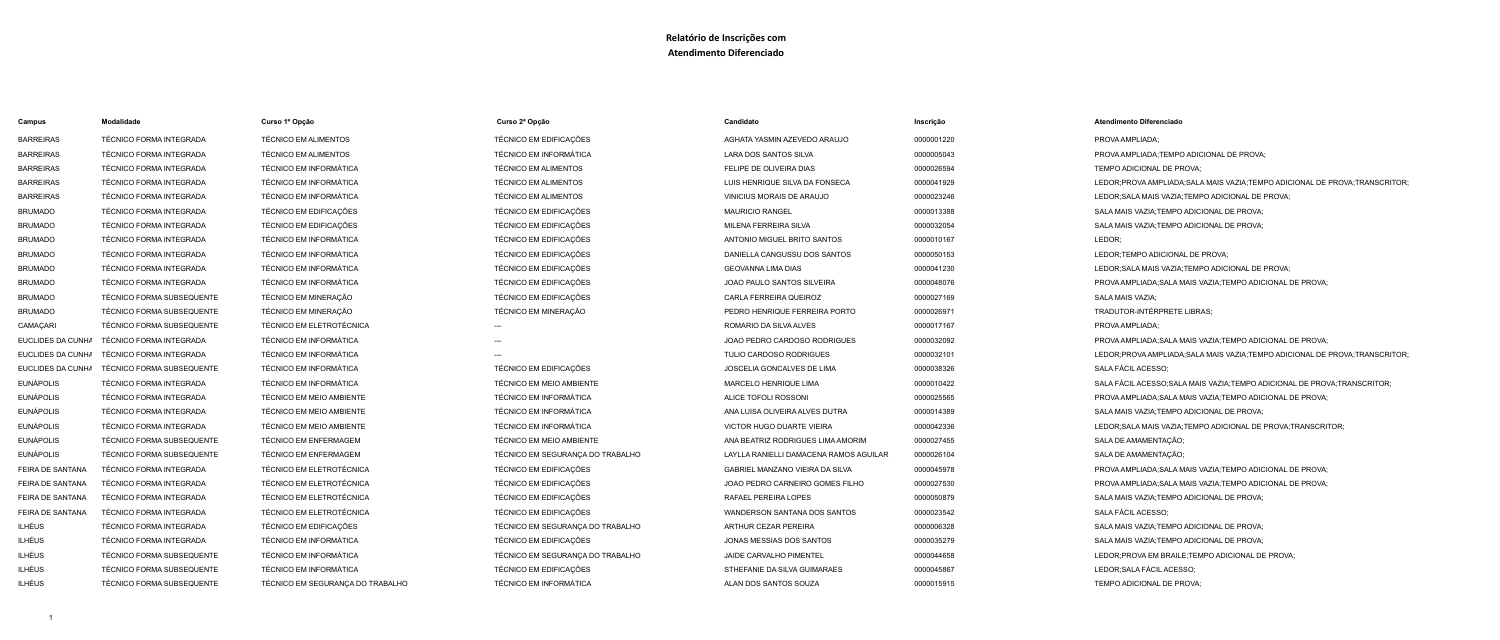| <b>Campus</b>   | <b>Modalidade</b>                | Curso 1ª Opção                   | Curso 2ª Opção                   | Candidato                           | Inscrição  | <b>Atendimento Diferenciado</b>                                                |
|-----------------|----------------------------------|----------------------------------|----------------------------------|-------------------------------------|------------|--------------------------------------------------------------------------------|
| IRECÊ           | TÉCNICO FORMA INTEGRADA          | TÉCNICO EM BIOCOMBUSTÍVEIS       | <b>TÉCNICO EM ELETROMECÂNICA</b> | ALLICE DE SOUSA ARAUJO              | 0000000249 | SALA MAIS VAZIA: TEMPO ADICIONAL DE PROVA:                                     |
| IRECÊ           | TÉCNICO FORMA INTEGRADA          | TÉCNICO EM BIOCOMBUSTÍVEIS       | TÉCNICO EM ELETROMECÂNICA        | IAGO RAMOS DE OLIVEIRA              | 0000044347 | <b>SALA MAIS VAZIA:</b>                                                        |
| IRECÊ           | <b>TÉCNICO FORMA INTEGRADA</b>   | TÉCNICO EM ELETROMECÂNICA        | <b>TÉCNICO EM INFORMÁTICA</b>    | <b>GABRIEL CERQUEIRA DOS SANTOS</b> | 0000021247 | SALA MAIS VAZIA; TEMPO ADICIONAL DE PROVA;                                     |
| IRECÊ           | <b>TÉCNICO FORMA INTEGRADA</b>   | <b>TÉCNICO EM INFORMÁTICA</b>    | TÉCNICO EM BIOCOMBUSTÍVEIS       | ADRIELE MOREIRA DA SILVA            | 0000025346 | LEDOR; SALA FÁCIL ACESSO;                                                      |
| IRECÊ           | TÉCNICO FORMA INTEGRADA          | <b>TÉCNICO EM INFORMÁTICA</b>    | TÉCNICO EM ELETROMECÂNICA        | ALLAN CARVALHO RODRIGUES            | 0000026626 | SALA FÁCIL ACESSO;                                                             |
| IRECÊ           | <b>TÉCNICO FORMA INTEGRADA</b>   | <b>TÉCNICO EM INFORMÁTICA</b>    | TÉCNICO EM ELETROMECÂNICA        | <b>CAMILA RODRIGUES ROCHA</b>       | 0000031748 | LEDOR: SALA FÁCIL ACESSO: SALA MAIS VAZIA: TRANSCRITOR:                        |
| IRECÊ           | <b>TÉCNICO FORMA INTEGRADA</b>   | <b>TÉCNICO EM INFORMÁTICA</b>    | TÉCNICO EM ELETROMECÂNICA        | DYAN GABRIEL SOUZA COSTA            | 0000015889 | SALA MAIS VAZIA;                                                               |
| IRECÊ           | TÉCNICO FORMA INTEGRADA          | <b>TÉCNICO EM INFORMÁTICA</b>    | TÉCNICO EM ELETROMECÂNICA        | EDUARDO MENDES CAMINHA FILHO        | 0000043998 | SALA MAIS VAZIA;                                                               |
| IRECÊ           | TÉCNICO FORMA INTEGRADA          | <b>TÉCNICO EM INFORMÁTICA</b>    | TÉCNICO EM ELETROMECÂNICA        | ESTEFANY MACHADO COSTA              | 0000013480 | SALA MAIS VAZIA; TEMPO ADICIONAL DE PROVA; TRADUTOR-INTÉRPRETE LIBRAS;         |
| IRECÊ           | <b>TÉCNICO FORMA INTEGRADA</b>   | <b>TÉCNICO EM INFORMÁTICA</b>    | TÉCNICO EM ELETROMECÂNICA        | LUCAS ALEXANDRE DE OLIVEIRA         | 0000022929 | SALA MAIS VAZIA; TEMPO ADICIONAL DE PROVA;                                     |
| IRECÊ           | TÉCNICO FORMA INTEGRADA          | TÉCNICO EM INFORMÁTICA           | TÉCNICO EM ELETROMECÂNICA        | MATIAS BARBOSA DOURADO              | 0000021742 | LEDOR;                                                                         |
| <b>JEQUIÉ</b>   | TÉCNICO FORMA INTEGRADA          | <b>TÉCNICO EM INFORMÁTICA</b>    | TÉCNICO EM ELETROMECÂNICA        | LUISA DOS ANJOS MAGNAGO             | 0000027234 | LEDOR; SALA MAIS VAZIA; TEMPO ADICIONAL DE PROVA;                              |
| JEQUIÉ          | <b>TÉCNICO FORMA SUBSEQUENTE</b> | <b>TÉCNICO EM INFORMÁTICA</b>    | TÉCNICO EM ELETROMECÂNICA        | ALEXANDRE BEHRMANN NUNES            | 0000035545 | LEDOR; PROVA AMPLIADA; SALA MAIS VAZIA; TEMPO ADICIONAL DE PROVA;              |
| JUAZEIRO        | <b>TÉCNICO FORMA SUBSEQUENTE</b> | TÉCNICO EM ADMINISTRAÇÃO         | TÉCNICO EM SEGURANÇA DO TRABALHO | AGOSTINHO BORGES MEDRADO NETO       | 0000046404 | TRADUTOR-INTÉRPRETE LIBRAS;                                                    |
| <b>JUAZEIRO</b> | <b>TÉCNICO FORMA SUBSEQUENTE</b> | TÉCNICO EM SEGURANÇA DO TRABALHO | TÉCNICO EM ADMINISTRAÇÃO         | JONES LOPES DE SOUZA                | 0000035441 | SALA FÁCIL ACESSO;                                                             |
| JUAZEIRO        | <b>TÉCNICO FORMA SUBSEQUENTE</b> | TÉCNICO EM SEGURANÇA DO TRABALHO | TÉCNICO EM ADMINISTRAÇÃO         | JOSE MEDEIROS JUNIOR                | 0000035496 | SALA FÁCIL ACESSO;                                                             |
| PAULO AFONSO    | TÉCNICO FORMA INTEGRADA          | TÉCNICO EM BIOCOMBUSTÍVEIS       | TÉCNICO EM ELETROMECÂNICA        | MARIANA NOVAES DE LIMA              | 0000044914 | TEMPO ADICIONAL DE PROVA;                                                      |
| PAULO AFONSO    | <b>TÉCNICO FORMA INTEGRADA</b>   | <b>TÉCNICO EM INFORMÁTICA</b>    | TÉCNICO EM BIOCOMBUSTÍVEIS       | HENRI DO NASCIMENTO GONCALVES       | 0000013583 | LEDOR; PROVA AMPLIADA;                                                         |
| PORTO SEGURO    | <b>TÉCNICO FORMA INTEGRADA</b>   | TÉCNICO EM BIOCOMBUSTÍVEIS       | <b>TÉCNICO EM INFORMÁTICA</b>    | DANIEL AUGUSTO DE FREITAS           | 0000036657 | SALA MAIS VAZIA; TEMPO ADICIONAL DE PROVA;                                     |
| PORTO SEGURO    | <b>TÉCNICO FORMA INTEGRADA</b>   | <b>TÉCNICO EM INFORMÁTICA</b>    | TÉCNICO EM BIOCOMBUSTÍVEIS       | <b>HUGO SANTOS KRUGER</b>           | 0000028106 | SALA MAIS VAZIA; TEMPO ADICIONAL DE PROVA;                                     |
| PORTO SEGURO    | TÉCNICO FORMA INTEGRADA          | <b>TÉCNICO EM INFORMÁTICA</b>    | <b>TÉCNICO EM ALIMENTOS</b>      | ROMARIO NUNES SANTOS                | 0000026129 | LEDOR; SALA MAIS VAZIA; TEMPO ADICIONAL DE PROVA; TRANSCRITOR;                 |
| <b>SALVADOR</b> | <b>TÉCNICO FORMA INTEGRADA</b>   | TÉCNICO EM AUTOMAÇÃO INDUSTRIAL  | TÉCNICO EM ELETRÔNICA            | <b>FABIO DA SILVA SANTOS</b>        | 0000042477 | TRADUTOR-INTÉRPRETE LIBRAS;                                                    |
| <b>SALVADOR</b> | <b>TÉCNICO FORMA INTEGRADA</b>   | TÉCNICO EM AUTOMAÇÃO INDUSTRIAL  | TÉCNICO EM QUÍMICA               | HUGO GRILLO DE OLIVEIRA             | 0000043758 | LEDOR; SALA MAIS VAZIA; TEMPO ADICIONAL DE PROVA; TRANSCRITOR;                 |
| <b>SALVADOR</b> | <b>TÉCNICO FORMA INTEGRADA</b>   | TÉCNICO EM AUTOMAÇÃO INDUSTRIAL  | <b>TÉCNICO EM ELETROTÉCNICA</b>  | ISAIAS ROBERTO PEREIRA DE SOUZA     | 0000043943 | LEDOR; TEMPO ADICIONAL DE PROVA;                                               |
| <b>SALVADOR</b> | TÉCNICO FORMA INTEGRADA          | TÉCNICO EM AUTOMAÇÃO INDUSTRIAL  | TÉCNICO EM ELETRÔNICA            | LUISA GABRIELE SANTOS DA COSTA      | 0000029317 | LEDOR; PROVA AMPLIADA; SALA MAIS VAZIA; TEMPO ADICIONAL DE PROVA; TRANSCRITOR: |
| SALVADOR        | TÉCNICO FORMA INTEGRADA          | TÉCNICO EM AUTOMAÇÃO INDUSTRIAL  | TÉCNICO EM ELETRÔNICA            | MATHEUS DA FONSECA MELO VIEIRA      | 0000024310 | LEDOR; SALA MAIS VAZIA; TEMPO ADICIONAL DE PROVA;                              |
| SALVADOR        | TÉCNICO FORMA INTEGRADA          | TÉCNICO EM ELETRÔNICA            | <b>TÉCNICO EM ELETROTÉCNICA</b>  | DANIEL VICTOR GUERRA REIS           | 0000042179 | TEMPO ADICIONAL DE PROVA;                                                      |
| SALVADOR        | TÉCNICO FORMA INTEGRADA          | TÉCNICO EM ELETRÔNICA            | TÉCNICO EM REFRIGERAÇÃO          | ELYSSON MARCOS SILVA DE SOUZA       | 0000031924 | LEDOR; PROVA AMPLIADA; SALA FÁCIL ACESSO;                                      |
| SALVADOR        | TÉCNICO FORMA INTEGRADA          | TÉCNICO EM ELETRÔNICA            | <b>TÉCNICO EM GEOLOGIA</b>       | IVE MARIANA DE SOUZA                | 0000030484 | TRADUTOR-INTÉRPRETE LIBRAS;                                                    |
| SALVADOR        | TÉCNICO FORMA INTEGRADA          | TÉCNICO EM ELETRÔNICA            | TÉCNICO EM ELETROTÉCNICA         | KEVIN JONATHAN MEIRELES NERY SANTOS | 0000009050 | TRADUTOR-INTÉRPRETE LIBRAS;                                                    |
| SALVADOR        | TÉCNICO FORMA INTEGRADA          | TÉCNICO EM ELETROTÉCNICA         | TÉCNICO EM REFRIGERAÇÃO          | IOD DAVID DA CRUZ PUGAS             | 0000040362 | TEMPO ADICIONAL DE PROVA;                                                      |
| SALVADOR        | TÉCNICO FORMA INTEGRADA          | TÉCNICO EM ELETROTÉCNICA         | TÉCNICO EM ELETRÔNICA            | JOAO LUIZ NUNES NETO                | 0000046741 | SALA MAIS VAZIA;                                                               |
| SALVADOR        | TÉCNICO FORMA INTEGRADA          | TÉCNICO EM GEOLOGIA              | TÉCNICO EM QUÍMICA               | MIRELI ALMEIDA DE ARAUJO            | 0000045309 | TRADUTOR-INTÉRPRETE LIBRAS;                                                    |
| SALVADOR        | TÉCNICO FORMA INTEGRADA          | TÉCNICO EM GEOLOGIA              | TÉCNICO EM MECÂNICA              | NATALIA MACHADO SANTOS TOMAS        | 0000044448 | PROVA AMPLIADA; TRADUTOR-INTÉRPRETE LIBRAS;                                    |
| SALVADOR        | TÉCNICO FORMA INTEGRADA          | TÉCNICO EM GEOLOGIA              | TÉCNICO EM AUTOMAÇÃO INDUSTRIAL  | PEDRO LEMOS SANTANA                 | 0000047979 | LEDOR; SALA MAIS VAZIA; TEMPO ADICIONAL DE PROVA; TRANSCRITOR;                 |
| SALVADOR        | TÉCNICO FORMA INTEGRADA          | TÉCNICO EM GEOLOGIA              | TÉCNICO EM AUTOMAÇÃO INDUSTRIAL  | RAYSSA DAS MERCES SOUZA             | 0000049926 | PROVA EM BRAILE;                                                               |
| SALVADOR        | TÉCNICO FORMA INTEGRADA          | <b>TÉCNICO EM GEOLOGIA</b>       | TÉCNICO EM EDIFICAÇÕES           | RENATA VITORIA SOLEDADE PEREIRA     | 0000021604 | LEDOR;                                                                         |
| SALVADOR        | TÉCNICO FORMA INTEGRADA          | <b>TÉCNICO EM GEOLOGIA</b>       | TÉCNICO EM ELETRÔNICA            | YARA SANTOS DE BRITO                | 0000024930 | SALA MAIS VAZIA;                                                               |
| SALVADOR        | TÉCNICO FORMA INTEGRADA          | TÉCNICO EM MECÂNICA              | TÉCNICO EM AUTOMAÇÃO INDUSTRIAL  | DAVI ANDRADE DE SANTANA             | 0000013354 | PROVA AMPLIADA;                                                                |

| Campus          | <b>Modalidade</b>                | Curso 1ª Opção                   | Curso 2ª Opção                  |
|-----------------|----------------------------------|----------------------------------|---------------------------------|
| <b>IRECÊ</b>    | TÉCNICO FORMA INTEGRADA          | TÉCNICO EM BIOCOMBUSTÍVEIS       | TÉCNICO EM ELETROMECÂNICA       |
| <b>IRECÊ</b>    | TÉCNICO FORMA INTEGRADA          | TÉCNICO EM BIOCOMBUSTÍVEIS       | TÉCNICO EM ELETROMECÂNICA       |
| <b>IRECÊ</b>    | TÉCNICO FORMA INTEGRADA          | TÉCNICO EM ELETROMECÂNICA        | <b>TÉCNICO EM INFORMÁTICA</b>   |
| <b>IRECÊ</b>    | TÉCNICO FORMA INTEGRADA          | <b>TÉCNICO EM INFORMÁTICA</b>    | TÉCNICO EM BIOCOMBUSTÍVEIS      |
| <b>IRECÊ</b>    | TÉCNICO FORMA INTEGRADA          | <b>TÉCNICO EM INFORMÁTICA</b>    | TÉCNICO EM ELETROMECÂNICA       |
| <b>IRECÊ</b>    | TÉCNICO FORMA INTEGRADA          | <b>TÉCNICO EM INFORMÁTICA</b>    | TÉCNICO EM ELETROMECÂNICA       |
| <b>IRECÊ</b>    | TÉCNICO FORMA INTEGRADA          | <b>TÉCNICO EM INFORMÁTICA</b>    | TÉCNICO EM ELETROMECÂNICA       |
| <b>IRECÊ</b>    | TÉCNICO FORMA INTEGRADA          | <b>TÉCNICO EM INFORMÁTICA</b>    | TÉCNICO EM ELETROMECÂNICA       |
| <b>IRECÊ</b>    | TÉCNICO FORMA INTEGRADA          | <b>TÉCNICO EM INFORMÁTICA</b>    | TÉCNICO EM ELETROMECÂNICA       |
| <b>IRECÊ</b>    | TÉCNICO FORMA INTEGRADA          | <b>TÉCNICO EM INFORMÁTICA</b>    | TÉCNICO EM ELETROMECÂNICA       |
| <b>IRECÊ</b>    | TÉCNICO FORMA INTEGRADA          | <b>TÉCNICO EM INFORMÁTICA</b>    | TÉCNICO EM ELETROMECÂNICA       |
| <b>JEQUIÉ</b>   | TÉCNICO FORMA INTEGRADA          | <b>TÉCNICO EM INFORMÁTICA</b>    | TÉCNICO EM ELETROMECÂNICA       |
| <b>JEQUIÉ</b>   | <b>TÉCNICO FORMA SUBSEQUENTE</b> | <b>TÉCNICO EM INFORMÁTICA</b>    | TÉCNICO EM ELETROMECÂNICA       |
| <b>JUAZEIRO</b> | <b>TÉCNICO FORMA SUBSEQUENTE</b> | TÉCNICO EM ADMINISTRAÇÃO         | TÉCNICO EM SEGURANÇA DO TRABALH |
| <b>JUAZEIRO</b> | <b>TÉCNICO FORMA SUBSEQUENTE</b> | TÉCNICO EM SEGURANÇA DO TRABALHO | TÉCNICO EM ADMINISTRAÇÃO        |
| <b>JUAZEIRO</b> | TÉCNICO FORMA SUBSEQUENTE        | TÉCNICO EM SEGURANÇA DO TRABALHO | TÉCNICO EM ADMINISTRAÇÃO        |
| PAULO AFONSO    | TÉCNICO FORMA INTEGRADA          | TÉCNICO EM BIOCOMBUSTÍVEIS       | TÉCNICO EM ELETROMECÂNICA       |
| PAULO AFONSO    | TÉCNICO FORMA INTEGRADA          | <b>TÉCNICO EM INFORMÁTICA</b>    | TÉCNICO EM BIOCOMBUSTÍVEIS      |
| PORTO SEGURO    | TÉCNICO FORMA INTEGRADA          | TÉCNICO EM BIOCOMBUSTÍVEIS       | <b>TÉCNICO EM INFORMÁTICA</b>   |
| PORTO SEGURO    | TÉCNICO FORMA INTEGRADA          | <b>TÉCNICO EM INFORMÁTICA</b>    | TÉCNICO EM BIOCOMBUSTÍVEIS      |
| PORTO SEGURO    | TÉCNICO FORMA INTEGRADA          | <b>TÉCNICO EM INFORMÁTICA</b>    | <b>TÉCNICO EM ALIMENTOS</b>     |
| <b>SALVADOR</b> | TÉCNICO FORMA INTEGRADA          | TÉCNICO EM AUTOMAÇÃO INDUSTRIAL  | TÉCNICO EM ELETRÔNICA           |
| SALVADOR        | TÉCNICO FORMA INTEGRADA          | TÉCNICO EM AUTOMAÇÃO INDUSTRIAL  | <b>TÉCNICO EM QUÍMICA</b>       |
| <b>SALVADOR</b> | TÉCNICO FORMA INTEGRADA          | TÉCNICO EM AUTOMAÇÃO INDUSTRIAL  | TÉCNICO EM ELETROTÉCNICA        |
| <b>SALVADOR</b> | TÉCNICO FORMA INTEGRADA          | TÉCNICO EM AUTOMAÇÃO INDUSTRIAL  | TÉCNICO EM ELETRÔNICA           |
| SALVADOR        | TÉCNICO FORMA INTEGRADA          | TÉCNICO EM AUTOMAÇÃO INDUSTRIAL  | TÉCNICO EM ELETRÔNICA           |
| <b>SALVADOR</b> | TÉCNICO FORMA INTEGRADA          | TÉCNICO EM ELETRÔNICA            | TÉCNICO EM ELETROTÉCNICA        |
| <b>SALVADOR</b> | TÉCNICO FORMA INTEGRADA          | TÉCNICO EM ELETRÔNICA            | TÉCNICO EM REFRIGERAÇÃO         |
| <b>SALVADOR</b> | TÉCNICO FORMA INTEGRADA          | TÉCNICO EM ELETRÔNICA            | <b>TÉCNICO EM GEOLOGIA</b>      |
| <b>SALVADOR</b> | TÉCNICO FORMA INTEGRADA          | TÉCNICO EM ELETRÔNICA            | TÉCNICO EM ELETROTÉCNICA        |
| SALVADOR        | TÉCNICO FORMA INTEGRADA          | TÉCNICO EM ELETROTÉCNICA         | TÉCNICO EM REFRIGERAÇÃO         |
| <b>SALVADOR</b> | TÉCNICO FORMA INTEGRADA          | TÉCNICO EM ELETROTÉCNICA         | TÉCNICO EM ELETRÔNICA           |
| SALVADOR        | TÉCNICO FORMA INTEGRADA          | <b>TÉCNICO EM GEOLOGIA</b>       | <b>TÉCNICO EM QUÍMICA</b>       |
| SALVADOR        | TÉCNICO FORMA INTEGRADA          | <b>TÉCNICO EM GEOLOGIA</b>       | TÉCNICO EM MECÂNICA             |
| <b>SALVADOR</b> | TÉCNICO FORMA INTEGRADA          | <b>TÉCNICO EM GEOLOGIA</b>       | TÉCNICO EM AUTOMAÇÃO INDUSTRIAL |
| <b>SALVADOR</b> | TÉCNICO FORMA INTEGRADA          | <b>TÉCNICO EM GEOLOGIA</b>       | TÉCNICO EM AUTOMAÇÃO INDUSTRIAL |
| <b>SALVADOR</b> | TÉCNICO FORMA INTEGRADA          | <b>TÉCNICO EM GEOLOGIA</b>       | TÉCNICO EM EDIFICAÇÕES          |
| <b>SALVADOR</b> | TÉCNICO FORMA INTEGRADA          | <b>TÉCNICO EM GEOLOGIA</b>       | TÉCNICO EM ELETRÔNICA           |
| SALVADOR        | TÉCNICO FORMA INTEGRADA          | TÉCNICO EM MECÂNICA              | TÉCNICO EM AUTOMAÇÃO INDUSTRIAL |